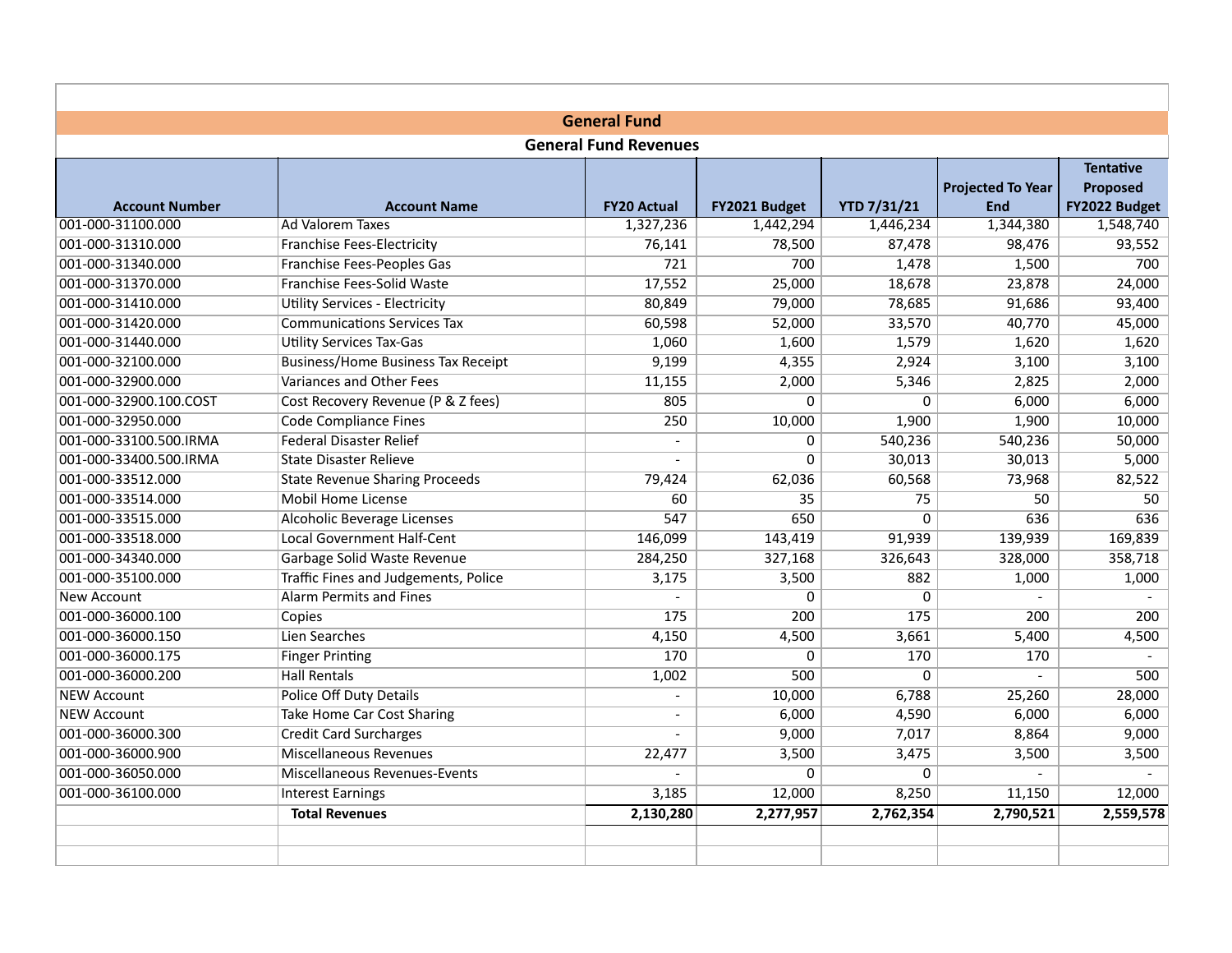|                                   |                                            | <b>General Fund Expenditures</b> |                |                |                |                 |
|-----------------------------------|--------------------------------------------|----------------------------------|----------------|----------------|----------------|-----------------|
| Legislative                       |                                            |                                  |                |                |                |                 |
| 001-511-61100.000                 | <b>Council And Mayor Compensation</b>      | 14,127                           | 15,000         | 9,473          | 15,000         | 15,000          |
| 001-511-62100.000                 | Fica/Medicare                              | 1,127                            | 1,148          | 757            | 1,320          | 1,148           |
| 001-511-62200.000                 | <b>Retirement Contributions</b>            | 1,500                            | 1,500          | 947            | 1,328          | 1,623           |
| 001-511-62400.000                 | <b>Workers Compensation</b>                |                                  | $\Omega$       | 0              |                | $\overline{37}$ |
| 001-511-64000.300                 | Travel & Per Diem-Mayor                    | 505                              | 3,000          | $\overline{0}$ |                | 3,000           |
| 001-511-64100.400                 | <b>Communications &amp; Freight Serv</b>   | 1,259                            | 5,900          | 1,376          | 5,880          | 5,900           |
| 001-511-64800.400                 | <b>Council Discretionary Fund</b>          | 1,085                            | 10,000         | 1,440          | 10,000         | 10,000          |
| 001-511-65400.200                 | Memberships, Education, And Training       | 3,000                            | 1,500          | 2,020          | 1,500          | 1,500           |
| <b>Totals</b>                     |                                            | 22,603                           | 38,048         | 16,013         | 35,028         | 38,208          |
| <b>Administration and Finance</b> |                                            |                                  |                |                |                |                 |
| 001-513-61100.000                 | <b>Executive Salaries</b>                  | 85,000                           | 85,000         | 70,648         | 88,303         | 91,800          |
| 001-513-61200.000                 | Regular Salaries- Office Administrator     | 43,922                           | 40,000         | 35,105         | 40,352         | 40,000          |
| 001-513-62100.000                 | Fica/Medicare                              | 10,207                           | 9,563          | 8,090          | 9,842          | 10,083          |
| 001-513-62200.000                 | <b>Retirement Contributions</b>            | 25,642                           | 27,197         | 22,664         | 28,200         | 30,959          |
| 001-513-62400.000                 | <b>Workers Compensation</b>                |                                  | 0              | $\overline{0}$ |                | 329             |
| 001-513-62300.000                 | <b>Health Insurance</b>                    | 16,105                           | 16,215         | 13,513         | 16,800         | 18,647          |
| 001-513-62500.000                 | <b>Unemployment Insurance</b>              | 1,254                            | $\overline{0}$ | 3,547          | 1,254          |                 |
| 001-513-62800.000                 | <b>Payroll Processing Fees</b>             | 3,086                            | 3,300          | 2,750          | 3,300          | 3,750           |
| 001-513-63000.000                 | <b>Bank Service Fees</b>                   | 4,202                            | 5,000          | 4,167          | 5,015          | 5,300           |
| 001-513-63100.000                 | <b>Village Attorney</b>                    | 96,000                           | 96,000         | 80,000         | 96,000         | 96,000          |
| 001-513-63100.400                 | <b>Professional Fees-Lobbyist</b>          | 38,552                           | 30,000         | 31,545         | 37,545         | 30,000          |
| 001-513-63100.100-IRMA            | Professional Fees-Lobbyist                 | 5,000                            | $\mathbf 0$    | $\mathbf 0$    |                |                 |
| 001-513-63200.000                 | <b>Accounting &amp; Audit</b>              | 600                              | 31,000         | 8,000          | 31,000         | 31,000          |
| 001-513-63400.000                 | <b>Contracted Accountant</b>               | 57,620                           | 72,000         | 0              | 48,000         | 72,000          |
| 001-513-63400.100                 | <b>IT Contractual Services</b>             | 29,487                           | 25,000         | 22,293         | 26,000         | 28,000          |
| 001-513-63400.800                 | <b>Project Consultant</b>                  | 6,175                            | 10,000         | 8,181          | 9,999          | 24,600          |
| 001-513-64000.000                 | Travel & Per Diem-Manager Car Allowance    | 5,040                            | 5,040          | 4,200          | 5,040          | 5,040           |
| 001-513-64000.150                 | <b>Travel-Village Manager</b>              |                                  | 900            | 500            | 500            | 900             |
| 001-513-64100.000                 | <b>Communications Public Relations</b>     | 12,540                           | 3,000          | 0              | $\overline{a}$ | $\overline{a}$  |
| 001-513-64100.200                 | Telephone-Dept Of Management Services      | 136                              | 3,840          | 2,560          | 3,840          | 3,840           |
| 001-513-64200.000                 | Postage                                    | 207                              | 500            | 0              | 500            | 500             |
| 001-513-64600.000                 | <b>Building Repairs and Maintenance</b>    | 3,635                            | 10,000         | 59             | 5,000          | 10,000          |
| 001-513-64600.100                 | <b>Wells Fargo Lease-Mailing Equipment</b> | 3,112                            | 2,688          | 2,155          | 2,603          | 2,688           |
| 001-513-64600.200                 | Lease Copy Machine                         | 6,052                            | 5,000          | 4,872          | 5,900          | 6,000           |
| 001-513-64600.500                 | <b>BSA Software Maintennace Fees</b>       | 3,424                            | 3,500          | 3,424          | 3,424          | 3,500           |
| 001-513-64900.000                 | Self Storage Rental                        | 3,742                            | 3,732          | 3,110          | 3,732          | 3,732           |
|                                   |                                            |                                  |                |                |                |                 |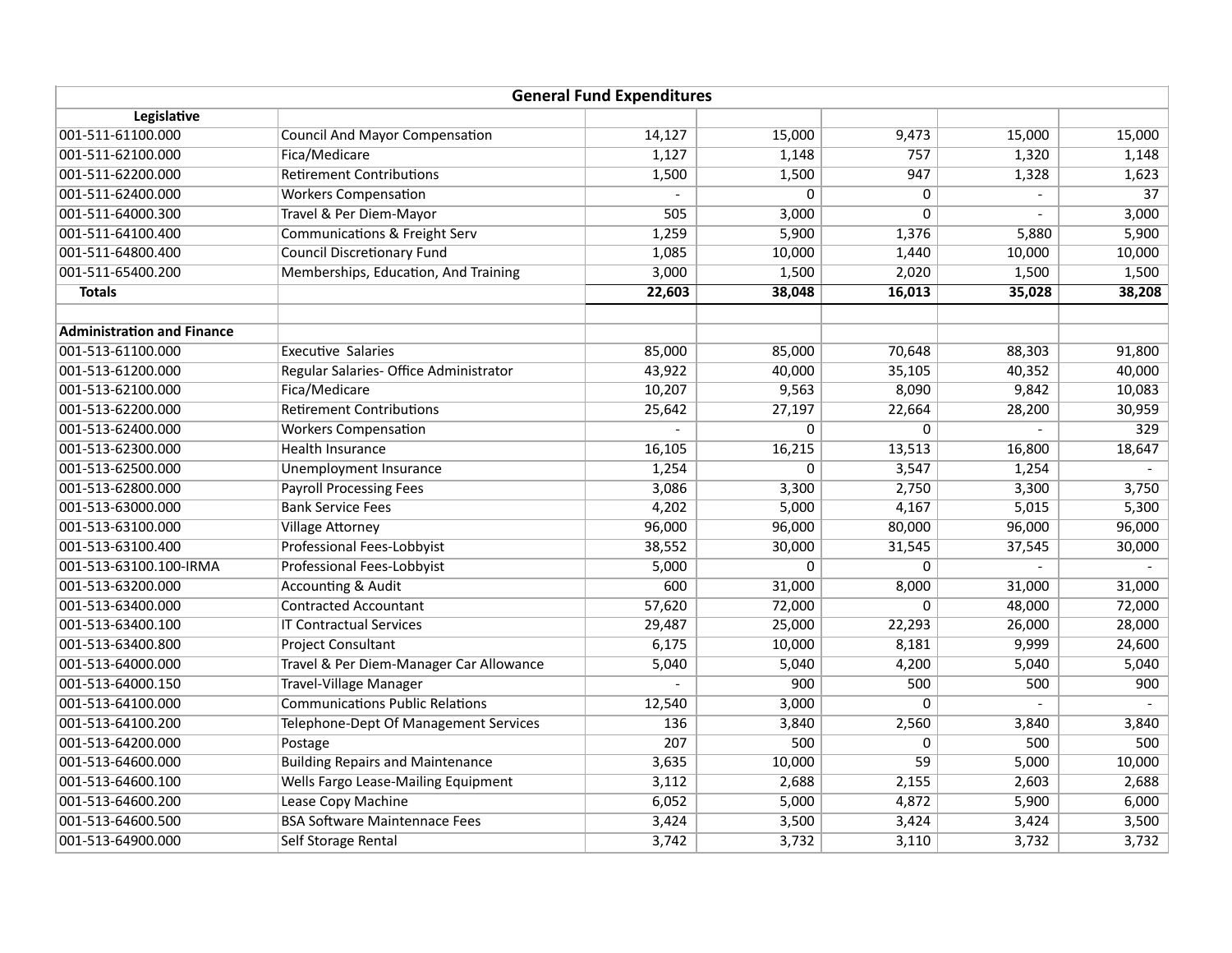| 001-513-64900.100          | <b>Rental Water Cooler</b>               | 569                      | 800         | 481             | 800                      | 800     |
|----------------------------|------------------------------------------|--------------------------|-------------|-----------------|--------------------------|---------|
| 001-513-64900.300          | <b>Miscellaneous Staff Events</b>        | 154                      | 3,000       | $\overline{35}$ | 3,573                    | 2,000   |
| 001-513-65100.000          | <b>Office Supplies</b>                   | 338                      | 6,000       | 5,309           | 7,079                    | 6,000   |
| 001-513-65200.000          | <b>Printing and Signage</b>              | 334                      | 900         | 414             | 750                      | 900     |
| 001-513-65400.000          | Memberships, Publications, and Trainings | 2,510                    | 2,420       | 405             | 2,420                    | 2,420   |
| 001-513-66400.000          | Machinery & Equipment                    |                          | 3,000       | 0               | 3,000                    | 3,000   |
| <b>Totals</b>              |                                          | 464,645                  | 504,595     | 338,026         | 489,771                  | 533,789 |
|                            |                                          |                          |             |                 |                          |         |
| <b>Planning and Zoning</b> |                                          |                          |             |                 |                          |         |
| 001-515-63100.300          | <b>Urban Planner Consultant</b>          | 65,540                   | 60,000      | 55,521          | 60,000                   | 60,000  |
| 001-515-63100.400-COST     | <b>Cost Recovery Fees</b>                | 18,715                   | $\Omega$    | 4,456           | 6,000                    | 6,000   |
| 001-515-63100.400          | <b>Appraisal Fees</b>                    |                          |             | 0               |                          |         |
| 001-515-64700.000          | Printing & Binding                       |                          | 500         | 0               |                          | 500     |
| <b>Totals</b>              |                                          | 84,255                   | 60,500      | 59,977          | 66,000                   | 66,500  |
|                            |                                          |                          |             |                 |                          |         |
| <b>Village Clerk</b>       |                                          |                          |             |                 |                          |         |
| 001-518-61200.000          | <b>Regular Salaries Full Time</b>        | 54,031                   | 50,000      | 45,513          | 59,400                   | 53,000  |
| 001-518-61400.000          | Overtime                                 | 1,703                    | $\Omega$    | 678             | 678                      |         |
| 001-518-62100.000          | Fica/Medicare                            | 4,979                    | 3,825       | 3,534           | 3,891                    | 4,055   |
| 001-518-62200.000          | <b>Retirement Contributions</b>          | 13,508                   | 13,645      | 10,588          | 15,210                   | 15,375  |
| 001-518-62400.000          | <b>Workers Compensation</b>              |                          | 0           | 0               |                          | 132     |
| 001-518-62300.000          | <b>Health Insurance</b>                  | 7,450                    | 7,816       | 6,513           | 7,816                    | 8,988   |
| 001-518-63100.100          | Professionl Fees-Legal Other             | $\overline{\phantom{a}}$ | $\mathbf 0$ | 11,120          | 11,120                   |         |
| 001-518-64000.000          | Travel & Per Diem                        |                          | 300         | 0               |                          | 1,000   |
| 001-518-64100.000          | Communications, Freight                  | 652                      | 800         | 317             | 800                      | 800     |
| 001-518-64900.000          | Miscellaneous                            | $\overline{2}$           | 500         | 40              | 100                      | 500     |
| 001-518-64900.010          | <b>Muncipal Elections</b>                | $\blacksquare$           | 10,000      | $\mathbf 0$     | $\overline{\phantom{a}}$ | 10,000  |
| 001-518-65200.000          | Plaques, Awards Etc                      |                          | 800         | $\Omega$        |                          | 800     |
| 001-518-65200.500          | <b>Video Recordings, Transcripts</b>     | 27,404                   | 10,000      | 17,651          | 21,474                   | 10,000  |
| 001-518-65510.000          | <b>Education &amp; Training</b>          | $\overline{513}$         | 500         | 452             | 1,000                    | 3,000   |
| 001-518-67300.000          | Advertisement                            | 16,826                   | 10,000      | 10,410          | 19,500                   | 10,000  |
| 001-518-64900.900          | Website (moved from Public Affairs)      |                          | 3,500       | 0               | 3,500                    | 3,500   |
| 001-518-66400.000          | <b>Machinery and Equipment</b>           |                          | $\Omega$    | $\Omega$        |                          | 1,000   |
| <b>Totals</b>              |                                          | 127,068                  | 111,686     | 106,815         | 144,489                  | 122,151 |
|                            |                                          |                          |             |                 |                          |         |
| <b>Public Affiars</b>      |                                          |                          |             |                 |                          |         |
| 001-519-64800.500-5RUN     | Annual 5k Run                            | 350                      | 500         | 0               | $\overline{\phantom{a}}$ |         |
| 001-519-64800.500-ARDY     | <b>Arbor Day</b>                         | $\blacksquare$           | 500         | 875             | 875                      | 1,000   |
| 001-519-64800.500-ESTR     | <b>Easter Event</b>                      |                          | 500         | 380             | 380                      |         |
| 001-519-64800.500-JUNE     | Juneteenth                               |                          | 100         | $\overline{97}$ | 97                       | 500     |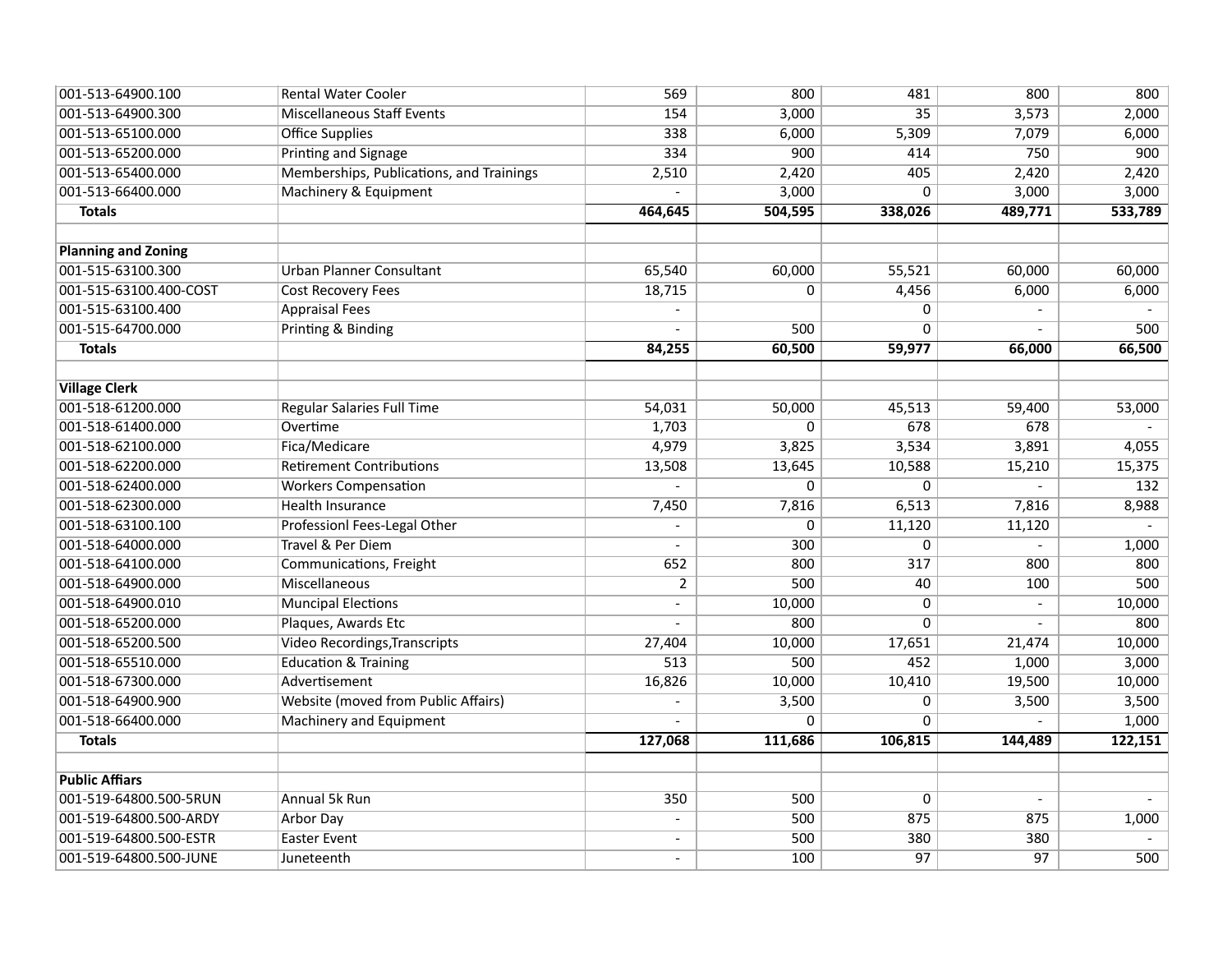| 001-519-64800.500-LRCU | Little River Cleanup                             | 1,000          | 500         | 500            | 500                      | 500     |
|------------------------|--------------------------------------------------|----------------|-------------|----------------|--------------------------|---------|
| 001-519-64800.500-MSGA | Miami Shores Gala                                | 5,000          | 500         | $\overline{0}$ |                          |         |
| 001-519-64800.500-NOUT | <b>National Night Out</b>                        | $\overline{a}$ | $\Omega$    | $\overline{0}$ | $\overline{\phantom{a}}$ | $\sim$  |
| 001-519-64800.500-NEWS | Newsletter (online or black/white)               | 1,080          | 1,080       | $\mathbf 0$    | $\blacksquare$           | 1,080   |
| 001-519-64800.500-PA4J | 4Th Of July Event                                |                | 1,400       | 771            | 771                      |         |
| 001-519-64800.500-PAHP | <b>Halloween Party</b>                           |                | 100         | 0              | $\frac{1}{2}$            |         |
| 001-519-64800.500-PALC | League Dinner                                    | 100            | 1,500       | $\mathbf 0$    | $\blacksquare$           | 1,500   |
| 001-519-64800.500-PAOT | <b>Other Promotional Activities</b>              | 283            | $\Omega$    | $\mathbf 0$    | $\overline{\phantom{a}}$ |         |
| 001-519-64800.500-PARM | <b>Promotional Avtivities</b>                    | 1,000          | $\mathbf 0$ | $\mathbf 0$    | $\overline{\phantom{a}}$ | 500     |
| 001-519-64800.500-PASL | Seniors Luncheon                                 |                | $\Omega$    | 0              | $\blacksquare$           |         |
| 001-519-64800.500-STOV | <b>State Of The Village Event</b>                |                | 500         | $\mathbf 0$    | $\overline{\phantom{a}}$ | $-$     |
| 001-519-64800.500-XMAS | Christmas                                        | 1,265          | 500         | 0              | $\overline{\phantom{a}}$ | $\sim$  |
| 001-519-64900.900      | Website (moved to Village Clerk)                 | 8,923          | $\Omega$    | $\overline{0}$ |                          |         |
| <b>Totals</b>          |                                                  | 19,001         | 7,680       | 2,623          | 2,623                    | 5,080   |
|                        |                                                  |                |             |                |                          |         |
|                        |                                                  |                |             |                |                          |         |
| <b>Police</b>          |                                                  |                |             |                |                          |         |
| 001-521-61100.000      | <b>Executive Salaries</b>                        | 75,197         | 75,000      | 53,949         | 76,210                   | 78,750  |
| 001-521-61200.000      | <b>Regular Salaries</b>                          | 367,923        | 389,219     | 290,201        | 348,241                  | 365,447 |
| 001-521-61300.000      | <b>Other Salaries</b>                            | 2,689          | 4,500       | 80             | 4,034                    | 4,500   |
| 001-521-61400.000      | Overtime                                         | 17,388         | 11,000      | 18,974         | 22,974                   | 22,000  |
| 001-521-61400.100-     | <b>Overtime Emergencies</b>                      |                | $\mathbf 0$ |                |                          |         |
| 001-521-61500.000      | <b>Special Pay</b>                               | 1,926          | 2,000       | 3,306          | 3,500                    | 3,500   |
| 001-521-61500.100      | <b>Off Duty Details</b>                          | 5,425          | 9,390       | 25,560         | 28,000                   | 28,000  |
| 001-521-61600.000      | <b>Incentive Pay</b>                             | 6,400          | 3,800       | 6,630          | 7,930                    | 8,000   |
| 001-521-61700.000      | <b>Comp Time</b>                                 | 7,132          | 4,300       | 4,851          | 5,200                    | 5,200   |
| 001-521-61800.000      | <b>Holiday Pay</b>                               | 7,484          | 20,000      | 20,500         | 22,500                   | 22,500  |
| 001-521-62100.000      | Fica/Medicare                                    | 37,798         | 39,719      | 31,111         | 39,438                   | 41,149  |
| 001-521-62200.000      | <b>Retirement Contributions</b>                  | 113,060        | 113,502     | 94,585         | 118,000                  | 126,913 |
| 001-521-62300.000      | Health & Life Insurance                          | 44,520         | 45,955      | 34,193         | 41,031                   | 52,848  |
| 001-521-62400.000      | <b>Workers Compensation</b>                      | 22,066         | 14,000      | 28,765         | 28,765                   | 22,397  |
| 001-521-63100.100      | Professionl Fees-Legal Other                     | 50,806         | 20,000      | $\Omega$       |                          |         |
| 001-521-64100.300      | <b>Communications &amp; Freight Serv-Verizon</b> | 3,840          | 4,000       | 3,120          | 4,000                    | 4,000   |
| 001-521-64400.000      | Rentals & Leases                                 | 42             | 384         | 42             | 384                      | 384     |
| 001-521-64500.000      | Insurance                                        | 59,272         | 62,000      | 75,557         | 75,557                   | 76,000  |
| 001-521-64600.100      | Repairs & Maintainance Equipment                 | 595            | 600         | 225            | 600                      | 600     |
| 001-521-64600.400      | Repairs & Maintenance-Vehicles                   | 26,777         | 15,000      | 16,574         | 19,000                   | 15,000  |
| 001-521-64800.500      | Promotional Activities-Police Holiday Party      | $\overline{a}$ | $\mathbf 0$ | $\mathbf 0$    | $\blacksquare$           |         |
| 001-521-64800.500-OCWT | Promotional Activities-Oct Crime Watch           |                | 500         | $\overline{0}$ | 450                      | 500     |
| 001-521-64800.500-PAPB | <b>Promotional Activities-PBA Dinner</b>         |                | 1,750       | $\overline{0}$ |                          |         |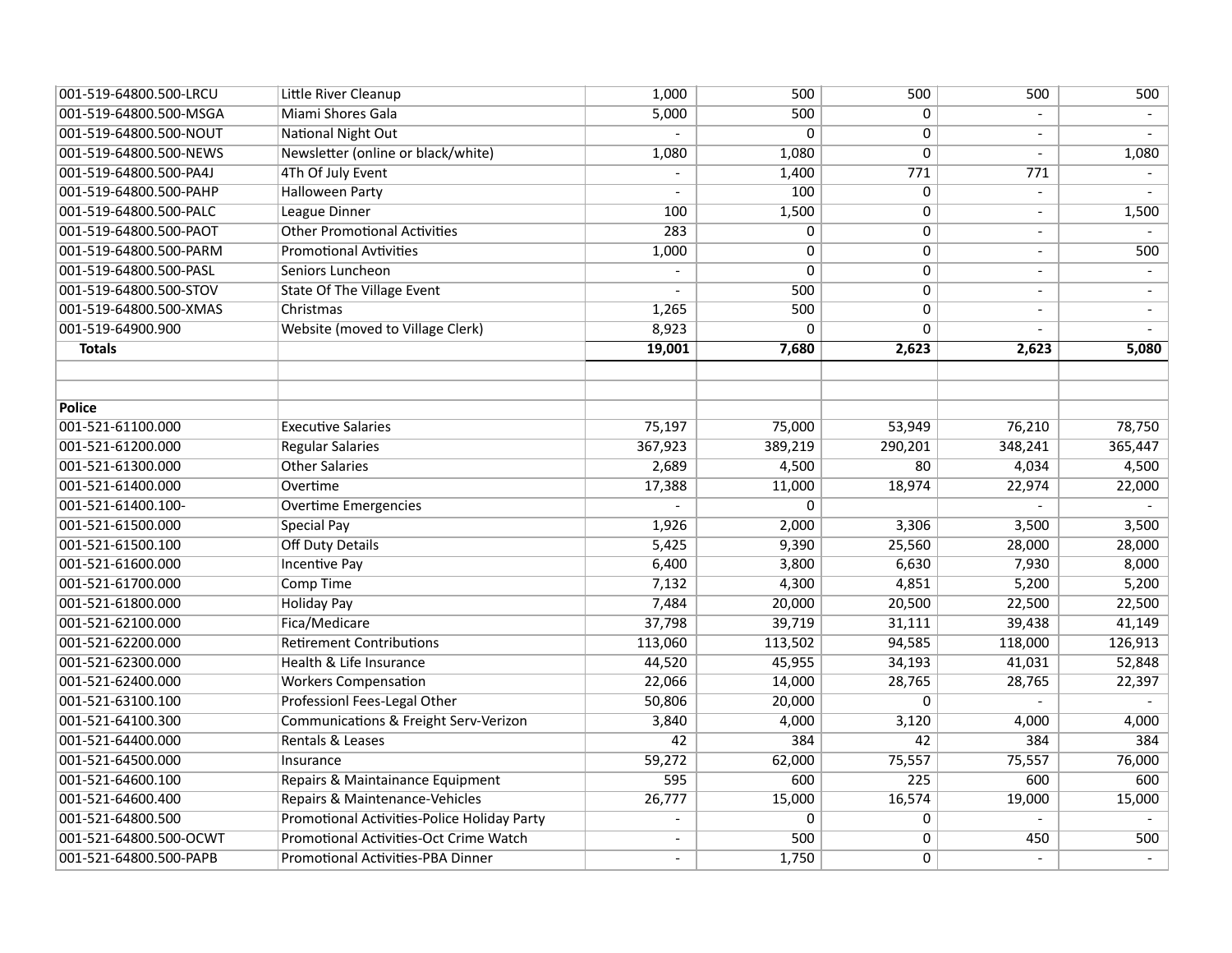| 001-521-64900.000             | Software Licenses                               | 7,285                    | 5,000                    | 5,449          | 5,449          | 5,500     |
|-------------------------------|-------------------------------------------------|--------------------------|--------------------------|----------------|----------------|-----------|
| 001-521-65100.000             | <b>Office Supplies</b>                          | $\overline{30}$          | 2,500                    | 1,850          | 2,500          | 2,500     |
| 001-521-65200.000             | <b>Operating Supplies</b>                       | 19,430                   |                          | 5,931          | 5,931          |           |
| 001-521-65200.100             | Uniforms & Cleaning                             | 2,524                    | 6,200                    | 4,124          | 6,200          | 6,200     |
| 001-521-65200.150             | <b>Bullets, Vests</b>                           | 959                      | 1,000                    | 2,400          | 2,400          | 2,400     |
| 001-521-65200.200             | Gasoline                                        | 19,290                   | 28,000                   | 21,683         | 26,083         | 31,000    |
| 001-521-65400.200             | <b>Memberships</b>                              | 821                      | 600                      | 789            | 590            | 600       |
| 001-521-65510.000             | <b>Education &amp; Training</b>                 | 1,840                    | 3,800                    | 120            | 3,800          | 3,800     |
| 001-521-66400.000             | <b>Machinery &amp; Equipment</b>                | 2,633                    | 11,154                   | 10,095         | 10,095         | 28,000    |
| <b>Totals</b>                 |                                                 | 924,656                  | 894,873                  | 776,458        | 908,862        | 1,015,289 |
|                               |                                                 |                          |                          |                |                |           |
| <b>Code Enforcement</b>       |                                                 |                          |                          |                |                |           |
| 001-529-61200.100             | Code Enforcement Officer                        | 34,762                   | 38,000                   | 26,149         | 38,000         | 40,000    |
| 001-529-62100.000             | Fica/Medicare                                   | 5,351                    | 2,907                    | 2,000          | 5,814          | 3,060     |
| 001-529-62200.000             | <b>Retirement Contributions</b>                 |                          | 2,931                    | 2,876          | 3,452          | 4,328     |
| 001-529-62300.000             | <b>Health Insurance</b>                         | 8,050                    | 8,178                    | 4,089          | 4,907          | 5,643     |
| 001-529-62400.000             | <b>Workers Compensation</b>                     |                          | $\Omega$                 | $\mathbf 0$    | $\overline{a}$ | 976       |
| 001-529-63100.000             | <b>Professional Fees-Special Master</b>         | $\overline{\phantom{a}}$ | 1,000                    | $\overline{0}$ | 1,000          | 1,000     |
| 001-529-64100.000             | Communications, Freight                         | 36                       | 750                      | 460            | 750            | 750       |
| 001-529-65200.200             | Gasoline                                        |                          | 500                      |                |                | 500       |
| 001-529-64200.000             | Postage                                         | 14                       | 150                      | 14             | 100            | 150       |
| 001-529-64600.000             | Repairs & Maintenance                           | 1,498                    | 1,000                    | 1,498          | 1,500          | 1,000     |
| 001-529-65200.000             | <b>Operating Supplies</b>                       | $\overline{527}$         | 500                      | 261            | 500            | 500       |
| 001-529-66400.000             | Code Software Purchase                          |                          | $\Omega$                 | $\overline{0}$ |                | 4,000     |
| <b>Totals</b>                 |                                                 | 50,238                   | 55,916                   | 37,348         | 56,022         | 61,907    |
|                               |                                                 |                          |                          |                |                |           |
| <b>Public Works</b>           |                                                 |                          |                          |                |                |           |
|                               | Regular Salaries- Public Works Employees        |                          |                          |                |                |           |
| 001-539-61200.000             | Allocated                                       | 25,132                   | 21,000                   | 11,294         | 12,000         | 26,000    |
| 001-539-62100.000             | Fica/Medicare                                   | 1,946                    | 1,193                    | 864            | 1,989          | 1,989     |
| 001-539-62200.000             | <b>Retirement Contributions</b>                 | 2,513                    | 1,560                    | 1,242          | 2,202          | 2,813     |
| 001-539-62300.000             | <b>Health Insurance</b>                         | 1,198                    | 4,690                    | 2,850          | 2,850          | 5,394     |
| 001-539-62400.000             | <b>Workers Compensation</b>                     |                          | $\overline{\phantom{0}}$ |                | $\overline{a}$ | 998       |
| 001-539-63100.900             | Shredding                                       | 2,100                    |                          | 2,100          | 2,100          |           |
| 001-539-63400.100             | Contractual Services-Lawn Maintenance           | 15,775                   | 35,000                   | 20,995         | 35,000         | 35,000    |
| 001-539-63400.200             | <b>Contractual Services-General Engineering</b> | 12,461                   | 15,000                   | 12,037         | 15,000         | 15,000    |
| 001-539-63400.200-Emergencies | <b>Hurricane Expenses</b>                       |                          | 0                        | 8,525          | 8,525          |           |
| 001-539-63400.300             | <b>Hurricane Prep and Trimming</b>              | 34,091                   | $\mathbf 0$              | 0              |                |           |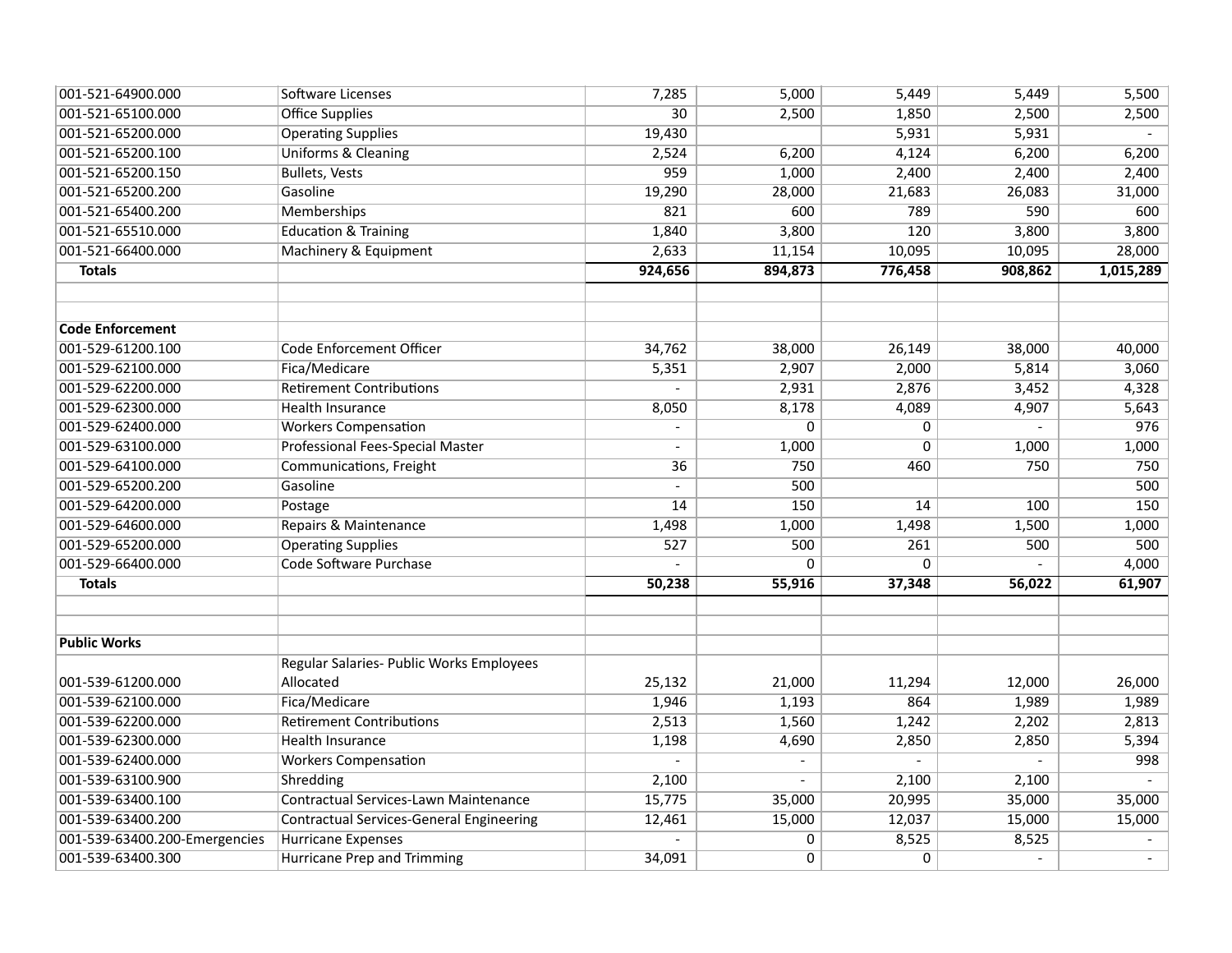| 001-539-63400.400                        | <b>Custodial Services</b>             |                                                  | $\overline{0}$ | $\overline{0}$ |                |           |
|------------------------------------------|---------------------------------------|--------------------------------------------------|----------------|----------------|----------------|-----------|
| 001-539-63400.600                        | Garbage/Solid Waste                   | 191,075                                          | 284,166        | 248,471        | 303,687        | 347,861   |
| 001-539-63400.700                        | Recycling                             | 25,155                                           | 25,910         | 18,933         | 23,141         | 26,510    |
| 001-539-63400.800                        | <b>Matching Grant</b>                 |                                                  | $\Omega$       | 0              |                |           |
| 001-539-64100.000                        | Communications, Freight               | $\overline{q}$                                   | 600            | $\overline{9}$ | $\mathbf{r}$   | 600       |
| 001-539-64300.100                        | <b>Utilities-Water &amp; Gas</b>      | 3,760                                            | 7,000          | 2,532          | 7,000          | 7,000     |
| 001-539-64300.200                        | Utilities-Electricity                 | 6,886                                            | 5,500          | 4,900          | 5,500          | 5,500     |
| 001-539-64400.000                        | Rentals & Leases                      | 2,328                                            | 1,915          | 0              | 1,915          | 1,915     |
| 001-539-64600.100                        | <b>Pest Control</b>                   | $\overline{720}$                                 | 720            | 815            | 815            | 720       |
| 001-539-64600.200                        | Repairs & Maintenance-Village Hall    | 26,088                                           | 5,000          | 27,924         | 29,000         | 5,000     |
| 001-539-64600.400                        | Repairs & Maintenance-Vehicles        | 3,048                                            | 500            | 1,170          | 1,170          | 500       |
| 001-539-64600.900                        | Repairs & Maintenance-Other           | 19,711                                           | 5,000          | 9,774          | 11,000         | 10,000    |
| 001-539-65200.000                        | <b>Operating Supplies</b>             | 4,765                                            | 2,500          | 2,928          | 3,200          | 3,500     |
| 001-539-65400.000                        | <b>Annual Surveillance Fee</b>        | 100                                              | 100            | 100            | 100            | 100       |
| 001-539-66400.300                        | Improvements-Village Hall             | $\overline{20}$                                  | $\Omega$       | 0              | $\blacksquare$ |           |
| 001-539-68000.000                        | Contingencies                         |                                                  | 48,978         | 0              |                | 81,530    |
| <b>Totals</b>                            |                                       | 378,881                                          | 466,332        | 377,464        | 466,194        | 575,229   |
|                                          |                                       |                                                  |                |                |                |           |
|                                          |                                       |                                                  |                |                |                |           |
|                                          | <b>Debt Service</b>                   | 55,120                                           | 96,109         | 626,313        | 639,313        | 129,475   |
|                                          |                                       |                                                  |                |                |                |           |
| <b>Transfers Out</b>                     | <b>Parks Fund</b>                     | 2,250                                            | 22,250         | 2,250          | 2,250          | 2,250     |
|                                          | <b>Transpotration Fund</b>            | 8,720                                            | 17,082         |                | $\overline{a}$ |           |
| 001-539-65810.000                        | <b>CITT (Maintenance of Effort)</b>   | 7,000                                            | 7,000          | 7,000          | 7,000          | 7,000     |
|                                          |                                       | 17,970                                           | 46,332         | 9,250          | 9,250          | 9,250     |
|                                          |                                       |                                                  |                |                |                |           |
| <b>Total Expenditures</b>                | <b>Total Expenditures</b>             | 2,144,437                                        | 2,282,071      | 2,350,287      | 2,817,552      | 2,559,578 |
| Revenues Less Expenditures, General Fund |                                       | (14, 157)                                        | (4, 114)       | 412,067        | (27, 032)      | (0)       |
|                                          |                                       |                                                  |                |                |                |           |
|                                          |                                       |                                                  |                |                |                |           |
|                                          |                                       |                                                  |                |                |                |           |
|                                          |                                       |                                                  |                |                |                |           |
|                                          |                                       | <b>Special Revenue Fund: Transportation Fund</b> |                |                |                |           |
|                                          |                                       | <b>Revenues</b>                                  |                |                |                |           |
|                                          |                                       |                                                  |                |                |                |           |
| 100-000-31241.000                        | Local Option Gas Taxes-6 Cent         | 18,457                                           | 13,166         | 14,961         | 19,761         | 14,505    |
| 100-000-31242.000                        | Local Option Gas Tax (5 Cent)         | 36,805                                           | 34,845         | 27,139         | 39,139         | 37,819    |
| 100-000-33512.000                        | <b>State Revenue Sharing Proceeds</b> | 14,554                                           | 18,155         | 11,692         | 15,736         | 17,205    |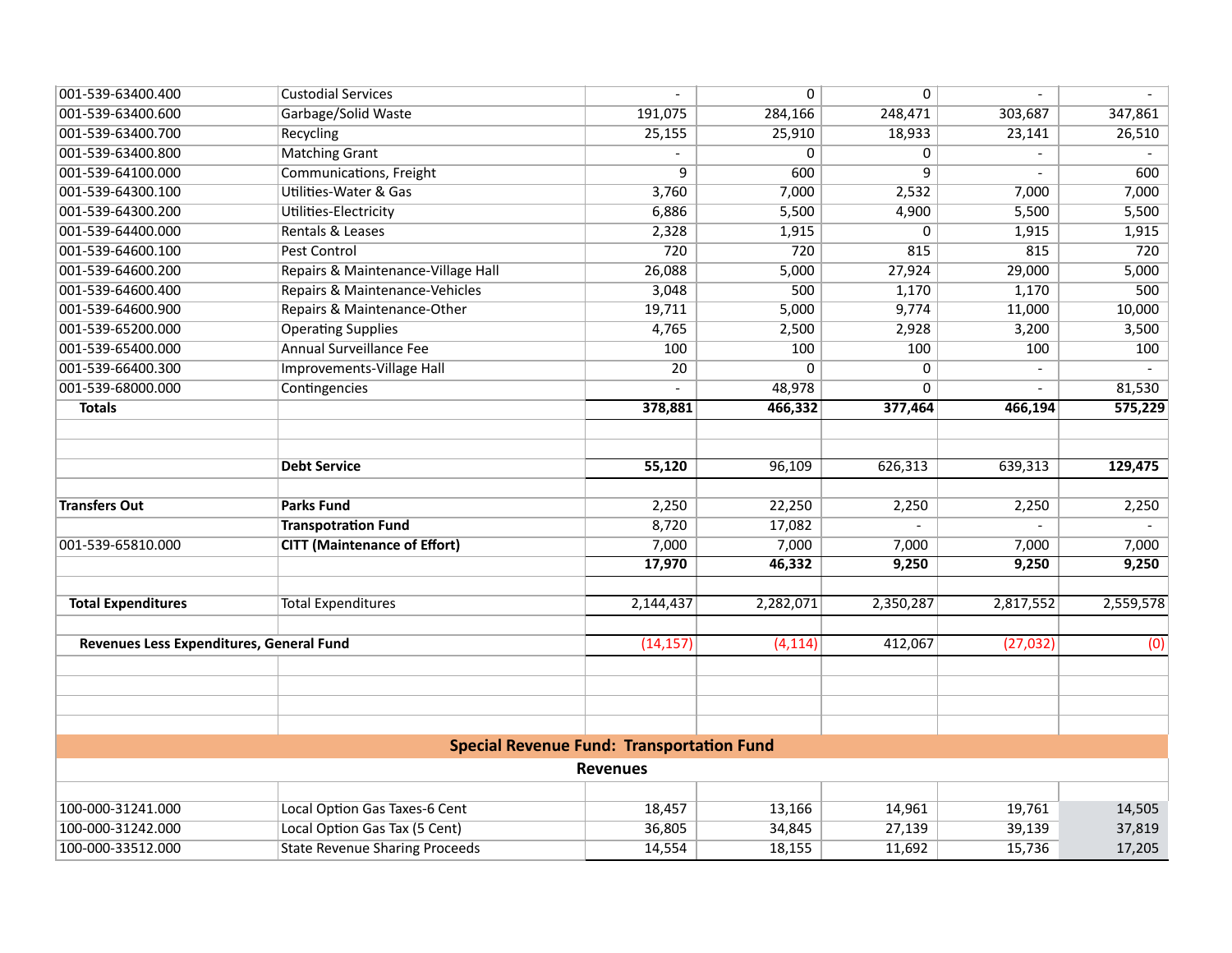| <b>Total Revenues</b>     |                                                       | 69,816                   | 66,166                   | 53,792             | 74,636                   | 69,529           |
|---------------------------|-------------------------------------------------------|--------------------------|--------------------------|--------------------|--------------------------|------------------|
|                           |                                                       |                          |                          |                    |                          |                  |
|                           |                                                       |                          |                          |                    |                          |                  |
|                           |                                                       | <b>Expenditures</b>      |                          |                    |                          |                  |
|                           |                                                       |                          |                          |                    |                          | <b>Tentative</b> |
|                           |                                                       |                          |                          |                    | <b>Projected To Year</b> | Proposed         |
| <b>Account Number</b>     | <b>Account Name</b>                                   | <b>FY20 Actual</b>       | FY2021 Budget            | <b>YTD 7/31/21</b> | <b>End</b>               | FY2022 Budget    |
|                           | Regular Salaries- Pubilc Works Employees              |                          |                          |                    |                          |                  |
| 100-539-61200.000         | Allocated                                             |                          | 14,000                   | 7,530              | 7,530                    | 14,000           |
| 100-539-62100.000         | Fica/Medicare                                         | $\overline{\phantom{a}}$ | 796                      | 576                | 576                      | 1,071            |
| 100-539-62200.000         | <b>Retirement Contributions</b>                       |                          | 1,040                    | 828                | 828                      | 1,515            |
| 100-539-62300.000         | Health Insurance                                      | $\overline{\phantom{a}}$ | 3,127                    | 1,900              | 1,900                    | 3,127            |
| 100-539-62400.000         | <b>Workers Compensation</b>                           | $\overline{\phantom{a}}$ |                          |                    |                          | 537              |
| 100-539-63400.200         | Engineering                                           | $\overline{\phantom{a}}$ |                          |                    |                          |                  |
| 100-539-63400.300         | <b>Hurricane Prep and ROW Trimming</b>                |                          | 15,000                   | $\overline{a}$     | $\overline{a}$           | 15,000           |
| 100-541-64600.100         | <b>Street and Sidewalk Repair</b>                     | $\overline{a}$           | 32,204                   | $\overline{a}$     | 70,600                   | 34,280           |
| <b>Total Expenditures</b> |                                                       | $\overline{\phantom{0}}$ | 66,167                   | 10,834             | 81,434                   | 69,529           |
|                           |                                                       |                          |                          |                    |                          |                  |
|                           |                                                       |                          |                          |                    |                          |                  |
|                           | <b>Special Revenue Fund: Building Department Fund</b> |                          |                          |                    |                          |                  |
| 101-000-32200.000         | <b>Building Permits</b>                               | 124,112                  | 135,000                  | 144,744            | 173,693                  | 213,609          |
| <b>Total Revenue</b>      |                                                       | 124,112                  | 135,000                  | 144,744            | 173,693                  | 213,609          |
|                           |                                                       |                          |                          |                    |                          |                  |
|                           |                                                       |                          |                          |                    |                          |                  |
|                           |                                                       | <b>Expenditures</b>      |                          |                    |                          |                  |
|                           |                                                       |                          |                          |                    |                          | <b>Tentative</b> |
|                           |                                                       |                          |                          |                    | <b>Projected To Year</b> | Proposed         |
| <b>Account Number</b>     | <b>Account Name</b>                                   | <b>FY20 Actual</b>       | FY2020 Budget            | <b>YTD 5/31/20</b> | <b>End</b>               | FY2021 Budget    |
| 101-529-61200.000         | <b>Regular Salaries-Building Dept</b>                 | 35,069                   | 38,000                   | 27,851             | 38,000                   | 85,840           |
| 101-529-62100.000         | Fica/Medicare                                         | 2,683                    |                          | 2,131              | 2,907                    | 6,567            |
| 101-529-62200.000         | <b>Retirement Contributions</b>                       |                          | $\overline{\phantom{a}}$ | 3,064              | 4,180                    | 9,288            |
| 101-529-62300.000         | <b>Health Insurance</b>                               |                          | $\overline{\phantom{a}}$ |                    | $\blacksquare$           |                  |
| 101-529-62400.000         | <b>Workers Compensation</b>                           |                          | $\overline{\phantom{0}}$ |                    |                          | 215              |
| 101-529-63100.100         | <b>Professionl Fees-Building Permits</b>              | 70,617                   | 69,000                   | 96,213             | 115,456                  | 69,000           |
| 101-529-63100.200         | Professional Fees-Building Inspector                  | 6,600                    | 7,200                    | 5,414              | 6,497                    | 7,200            |
| 001-529-65200.200         | Gasoline                                              |                          | $\mathbf 0$              | $\mathbf 0$        | $\blacksquare$           | 500              |
| 101-529-66400.000         | <b>Scanning and Document Management</b>               |                          | $\mathbf 0$              | $\mathbf 0$        |                          | 25,000           |
| 101-529-66400.100         | <b>Holding Cell Conversion</b>                        |                          | $\Omega$                 | $\Omega$           | $\overline{a}$           | 10,000           |
| <b>Total Expenditures</b> |                                                       | 114,969                  | 114,200                  | 134,672            | 167,039                  | 213,609          |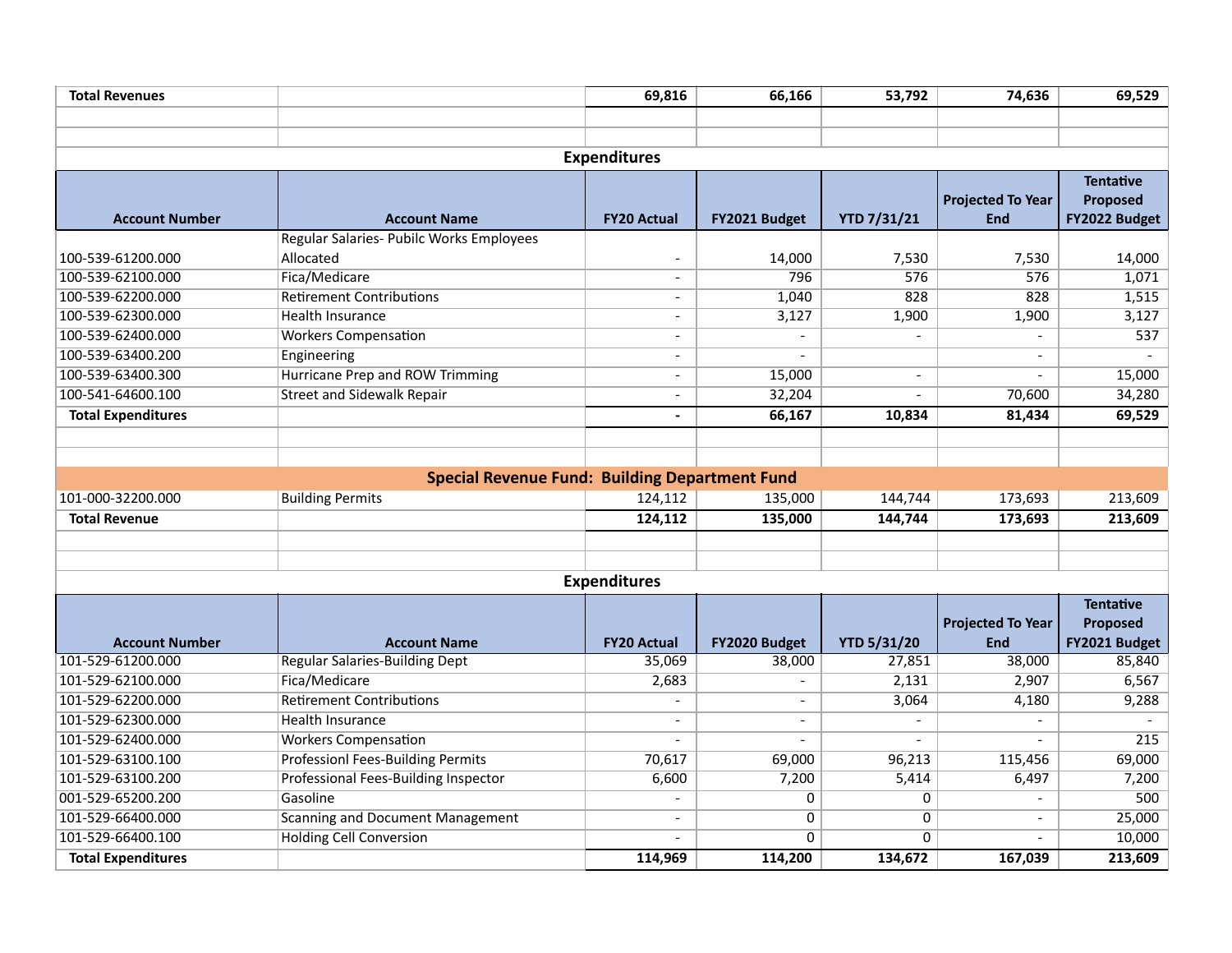|                           |                                           | <b>Special Revenue Fund: CITT</b>       |               |                    |                                        |                                               |
|---------------------------|-------------------------------------------|-----------------------------------------|---------------|--------------------|----------------------------------------|-----------------------------------------------|
|                           |                                           | <b>Revenues</b>                         |               |                    |                                        |                                               |
|                           |                                           |                                         |               |                    |                                        |                                               |
| 105-000-33142.000         | <b>Mass Transit-MD County Surtax</b>      | 14,822                                  | 16,200        | 14,175             | 16,200                                 | 16,200                                        |
| 106-000-33142.000         | <b>CITT Surtax Revenue-Transportation</b> | 59,290                                  | 59,000        | 51,625             | 59,000                                 | 59,000                                        |
| 106-000-36100.000         | <b>Interest Earnings</b>                  | 1,744                                   | 1,300         | 1,006              | 1,300                                  | 1,300                                         |
|                           | <b>Transfer In-Maintenance of Effort</b>  |                                         | 7,000         | 70,000             | 7,000                                  | 7,000                                         |
| <b>Total Revenues</b>     |                                           | 75,856                                  | 83,500        | 136,806            | 83,500                                 | 83,500                                        |
|                           |                                           |                                         |               |                    |                                        |                                               |
|                           |                                           | <b>Expenditures</b>                     |               |                    |                                        |                                               |
|                           |                                           |                                         |               |                    |                                        | <b>Tentative</b>                              |
|                           |                                           |                                         |               |                    | <b>Projected To Year</b>               | Proposed                                      |
| <b>Account Number</b>     | <b>Account Name</b>                       | <b>FY20 Actual</b>                      | FY2020 Budget | <b>YTD 5/31/20</b> | <b>End</b>                             | FY2021 Budget                                 |
| 106-539-64300.000         | Utilities                                 | 29,814                                  | 35,000        | 25,134             | 37,701                                 | 35,000                                        |
| 106-539-64600.000         | <b>Sidewalk and Street Repairs</b>        |                                         |               |                    |                                        |                                               |
|                           | To Reserves                               |                                         | 48,500        |                    |                                        | 48,500                                        |
| <b>Total Expenditures</b> |                                           | 29,814                                  | 83,500        | 25,134             | 37,701                                 | 83,500                                        |
|                           |                                           |                                         |               |                    |                                        |                                               |
|                           |                                           | <b>Special Revenue Fund: Stormwater</b> |               |                    |                                        |                                               |
|                           |                                           | <b>Revenues</b>                         |               |                    |                                        |                                               |
|                           |                                           |                                         |               |                    |                                        |                                               |
|                           |                                           |                                         |               |                    |                                        |                                               |
| 112-000-36100.000         | <b>Interest Earnings</b>                  | 121                                     | 200           | 70                 | 200                                    | 200                                           |
| New Acccount              | <b>Stormwater Grant, State</b>            |                                         | 500,000       |                    |                                        | 500,000                                       |
| New Acccount              | <b>County CDBG Funding Allocation</b>     |                                         | 157,448       | $\overline{a}$     |                                        | 157,448                                       |
| 115-000-33436.000         | <b>Stormwater Utility Revenues</b>        | $\overline{\phantom{a}}$                | 32,000        | 21,333             | 32,000                                 | 32,000                                        |
| <b>Total Revenues</b>     |                                           | 121                                     | 689,648       | 21,403             | 32,200                                 | 689,648                                       |
| <b>Account Number</b>     | <b>Account Name</b>                       |                                         | FY2020 Budget | <b>YTD 5/31/20</b> | <b>Projected To Year</b><br><b>End</b> | <b>Tentative</b><br>Proposed<br>FY2021 Budget |
|                           |                                           | <b>Expenditures</b>                     |               |                    |                                        |                                               |
| 115-539-63000.000         | <b>Bank Service Fees</b>                  |                                         |               |                    |                                        |                                               |
| 115-539-63400.000         | STORM WATER CONSULTANT                    | 3,938                                   |               |                    |                                        |                                               |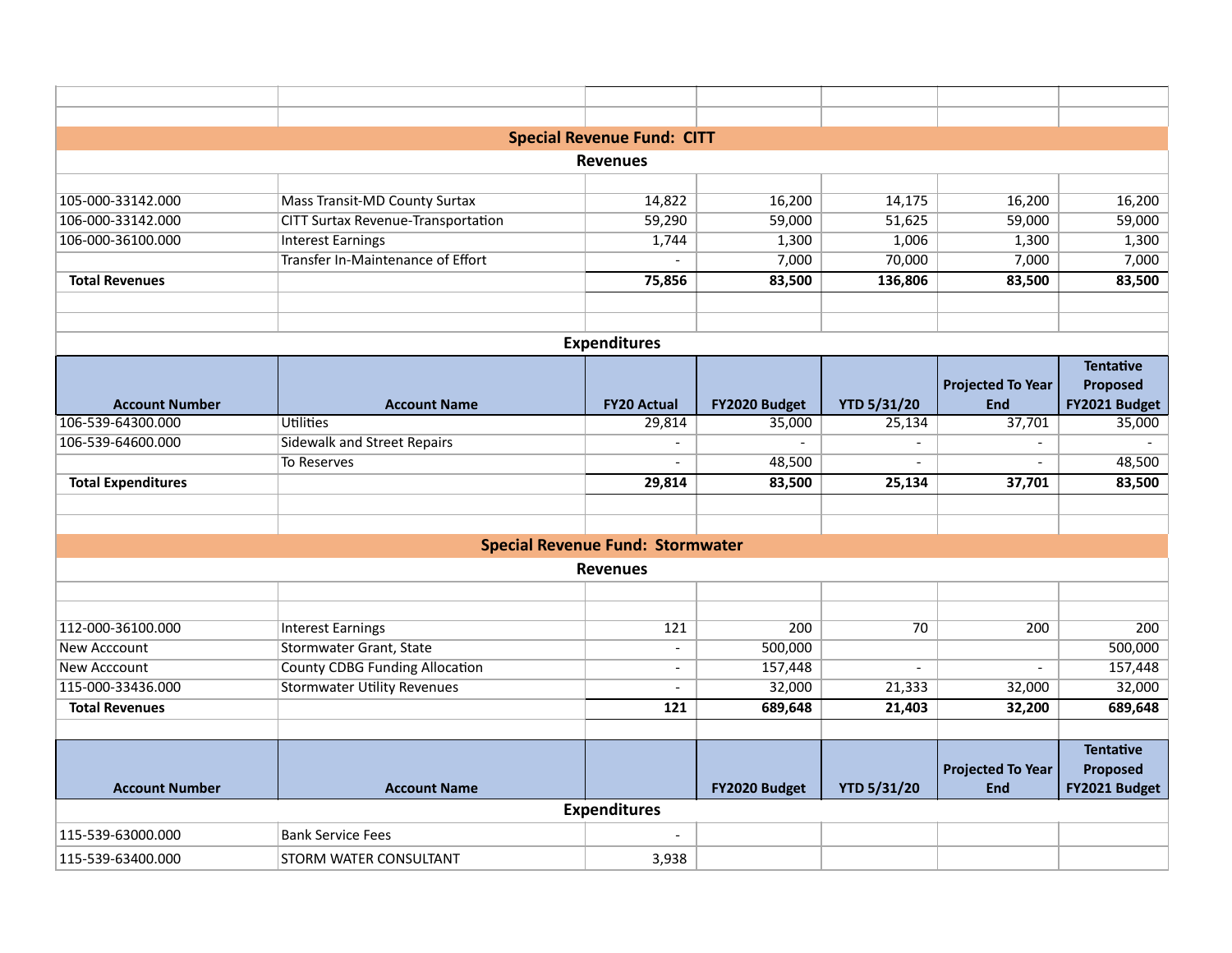| 115-539-63400.800-SEWP<br><b>Grant Writer</b><br>$\blacksquare$<br>115-539-65800.200<br><b>DEBT SERVICING-INTEREST</b><br>115-539-66500.100-ELJD<br><b>DESIGN-EL JARDIN</b><br>$\overline{\phantom{0}}$<br>115-539-66500.500-SWFP<br>FACILITY MASTER PLAN-PLANNING<br>$\overline{\phantom{a}}$<br><b>New Account</b><br>Stormwater System Maintenance<br>12,000<br>5,000<br>$\overline{a}$<br>$\blacksquare$<br><b>New Account</b><br>El Jardin Stormwater 2017 appropriation<br>500,000<br>$\overline{\phantom{a}}$<br>$\overline{a}$<br><b>County CDBG Stormwate allocation</b><br>New Accoou t<br>157,448<br>$\overline{\phantom{a}}$<br>20,200<br>To Reserves<br>$\overline{\phantom{a}}$<br>$\overline{\phantom{a}}$<br><b>Total Expenditures</b><br>3,938<br>689,648<br>5,000<br>$\blacksquare$<br><b>Special Revenue Fund: Parks and Recreation</b><br><b>Revenues</b><br><b>Transfer In From General Fund</b><br>2,250<br>22,250<br>1,500<br>2,250<br><b>Total Revenues</b><br>2,250<br>22,250<br>1,500<br>2,250<br>2,250<br><b>Expenditures</b><br><b>Tentative</b><br><b>Projected To Year</b><br>Proposed<br>End<br><b>Account Number</b><br><b>Account Name</b><br>FY2020 Budget<br><b>YTD 5/31/20</b><br>Repairs & Maintenance<br>160-572-64600.100<br>1,500<br>1,500<br>$\overline{\phantom{a}}$<br><b>Nature Trail Expansion</b><br>20,000<br>Repairs & Maintenance-Fountains Sherwood<br>160-572-64600.900-SFIP<br>750<br>480<br>750<br>$\blacksquare$<br><b>Total Expenditures</b><br>22,250<br>2,250<br>2,250<br>480<br>$\blacksquare$<br><b>Special Revenue Fund: Developer Green Space</b><br><b>Developer Contributions</b><br><b>NEW ACCOUNT</b><br>733,333<br>366,667<br>366,667<br>366,667<br>$\overline{\phantom{a}}$<br><b>Neat Streets Matching Grant</b><br>9,970<br><b>New Account</b><br>$\overline{\phantom{a}}$<br>743,303<br><b>Total Revenues</b><br>366,667<br>366,667<br>$\blacksquare$ |  |  |  |               |
|-----------------------------------------------------------------------------------------------------------------------------------------------------------------------------------------------------------------------------------------------------------------------------------------------------------------------------------------------------------------------------------------------------------------------------------------------------------------------------------------------------------------------------------------------------------------------------------------------------------------------------------------------------------------------------------------------------------------------------------------------------------------------------------------------------------------------------------------------------------------------------------------------------------------------------------------------------------------------------------------------------------------------------------------------------------------------------------------------------------------------------------------------------------------------------------------------------------------------------------------------------------------------------------------------------------------------------------------------------------------------------------------------------------------------------------------------------------------------------------------------------------------------------------------------------------------------------------------------------------------------------------------------------------------------------------------------------------------------------------------------------------------------------------------------------------------------------------------------------------------------------------------------------------------------------|--|--|--|---------------|
|                                                                                                                                                                                                                                                                                                                                                                                                                                                                                                                                                                                                                                                                                                                                                                                                                                                                                                                                                                                                                                                                                                                                                                                                                                                                                                                                                                                                                                                                                                                                                                                                                                                                                                                                                                                                                                                                                                                             |  |  |  |               |
|                                                                                                                                                                                                                                                                                                                                                                                                                                                                                                                                                                                                                                                                                                                                                                                                                                                                                                                                                                                                                                                                                                                                                                                                                                                                                                                                                                                                                                                                                                                                                                                                                                                                                                                                                                                                                                                                                                                             |  |  |  |               |
|                                                                                                                                                                                                                                                                                                                                                                                                                                                                                                                                                                                                                                                                                                                                                                                                                                                                                                                                                                                                                                                                                                                                                                                                                                                                                                                                                                                                                                                                                                                                                                                                                                                                                                                                                                                                                                                                                                                             |  |  |  |               |
|                                                                                                                                                                                                                                                                                                                                                                                                                                                                                                                                                                                                                                                                                                                                                                                                                                                                                                                                                                                                                                                                                                                                                                                                                                                                                                                                                                                                                                                                                                                                                                                                                                                                                                                                                                                                                                                                                                                             |  |  |  |               |
|                                                                                                                                                                                                                                                                                                                                                                                                                                                                                                                                                                                                                                                                                                                                                                                                                                                                                                                                                                                                                                                                                                                                                                                                                                                                                                                                                                                                                                                                                                                                                                                                                                                                                                                                                                                                                                                                                                                             |  |  |  | 12,000        |
|                                                                                                                                                                                                                                                                                                                                                                                                                                                                                                                                                                                                                                                                                                                                                                                                                                                                                                                                                                                                                                                                                                                                                                                                                                                                                                                                                                                                                                                                                                                                                                                                                                                                                                                                                                                                                                                                                                                             |  |  |  | 500,000       |
|                                                                                                                                                                                                                                                                                                                                                                                                                                                                                                                                                                                                                                                                                                                                                                                                                                                                                                                                                                                                                                                                                                                                                                                                                                                                                                                                                                                                                                                                                                                                                                                                                                                                                                                                                                                                                                                                                                                             |  |  |  | 157,448       |
|                                                                                                                                                                                                                                                                                                                                                                                                                                                                                                                                                                                                                                                                                                                                                                                                                                                                                                                                                                                                                                                                                                                                                                                                                                                                                                                                                                                                                                                                                                                                                                                                                                                                                                                                                                                                                                                                                                                             |  |  |  | 20,200        |
|                                                                                                                                                                                                                                                                                                                                                                                                                                                                                                                                                                                                                                                                                                                                                                                                                                                                                                                                                                                                                                                                                                                                                                                                                                                                                                                                                                                                                                                                                                                                                                                                                                                                                                                                                                                                                                                                                                                             |  |  |  | 689,648       |
|                                                                                                                                                                                                                                                                                                                                                                                                                                                                                                                                                                                                                                                                                                                                                                                                                                                                                                                                                                                                                                                                                                                                                                                                                                                                                                                                                                                                                                                                                                                                                                                                                                                                                                                                                                                                                                                                                                                             |  |  |  |               |
|                                                                                                                                                                                                                                                                                                                                                                                                                                                                                                                                                                                                                                                                                                                                                                                                                                                                                                                                                                                                                                                                                                                                                                                                                                                                                                                                                                                                                                                                                                                                                                                                                                                                                                                                                                                                                                                                                                                             |  |  |  |               |
|                                                                                                                                                                                                                                                                                                                                                                                                                                                                                                                                                                                                                                                                                                                                                                                                                                                                                                                                                                                                                                                                                                                                                                                                                                                                                                                                                                                                                                                                                                                                                                                                                                                                                                                                                                                                                                                                                                                             |  |  |  |               |
|                                                                                                                                                                                                                                                                                                                                                                                                                                                                                                                                                                                                                                                                                                                                                                                                                                                                                                                                                                                                                                                                                                                                                                                                                                                                                                                                                                                                                                                                                                                                                                                                                                                                                                                                                                                                                                                                                                                             |  |  |  |               |
|                                                                                                                                                                                                                                                                                                                                                                                                                                                                                                                                                                                                                                                                                                                                                                                                                                                                                                                                                                                                                                                                                                                                                                                                                                                                                                                                                                                                                                                                                                                                                                                                                                                                                                                                                                                                                                                                                                                             |  |  |  |               |
|                                                                                                                                                                                                                                                                                                                                                                                                                                                                                                                                                                                                                                                                                                                                                                                                                                                                                                                                                                                                                                                                                                                                                                                                                                                                                                                                                                                                                                                                                                                                                                                                                                                                                                                                                                                                                                                                                                                             |  |  |  |               |
|                                                                                                                                                                                                                                                                                                                                                                                                                                                                                                                                                                                                                                                                                                                                                                                                                                                                                                                                                                                                                                                                                                                                                                                                                                                                                                                                                                                                                                                                                                                                                                                                                                                                                                                                                                                                                                                                                                                             |  |  |  | 2,250         |
|                                                                                                                                                                                                                                                                                                                                                                                                                                                                                                                                                                                                                                                                                                                                                                                                                                                                                                                                                                                                                                                                                                                                                                                                                                                                                                                                                                                                                                                                                                                                                                                                                                                                                                                                                                                                                                                                                                                             |  |  |  |               |
|                                                                                                                                                                                                                                                                                                                                                                                                                                                                                                                                                                                                                                                                                                                                                                                                                                                                                                                                                                                                                                                                                                                                                                                                                                                                                                                                                                                                                                                                                                                                                                                                                                                                                                                                                                                                                                                                                                                             |  |  |  |               |
|                                                                                                                                                                                                                                                                                                                                                                                                                                                                                                                                                                                                                                                                                                                                                                                                                                                                                                                                                                                                                                                                                                                                                                                                                                                                                                                                                                                                                                                                                                                                                                                                                                                                                                                                                                                                                                                                                                                             |  |  |  |               |
|                                                                                                                                                                                                                                                                                                                                                                                                                                                                                                                                                                                                                                                                                                                                                                                                                                                                                                                                                                                                                                                                                                                                                                                                                                                                                                                                                                                                                                                                                                                                                                                                                                                                                                                                                                                                                                                                                                                             |  |  |  |               |
|                                                                                                                                                                                                                                                                                                                                                                                                                                                                                                                                                                                                                                                                                                                                                                                                                                                                                                                                                                                                                                                                                                                                                                                                                                                                                                                                                                                                                                                                                                                                                                                                                                                                                                                                                                                                                                                                                                                             |  |  |  |               |
|                                                                                                                                                                                                                                                                                                                                                                                                                                                                                                                                                                                                                                                                                                                                                                                                                                                                                                                                                                                                                                                                                                                                                                                                                                                                                                                                                                                                                                                                                                                                                                                                                                                                                                                                                                                                                                                                                                                             |  |  |  |               |
|                                                                                                                                                                                                                                                                                                                                                                                                                                                                                                                                                                                                                                                                                                                                                                                                                                                                                                                                                                                                                                                                                                                                                                                                                                                                                                                                                                                                                                                                                                                                                                                                                                                                                                                                                                                                                                                                                                                             |  |  |  | FY2021 Budget |
|                                                                                                                                                                                                                                                                                                                                                                                                                                                                                                                                                                                                                                                                                                                                                                                                                                                                                                                                                                                                                                                                                                                                                                                                                                                                                                                                                                                                                                                                                                                                                                                                                                                                                                                                                                                                                                                                                                                             |  |  |  | 1,500         |
|                                                                                                                                                                                                                                                                                                                                                                                                                                                                                                                                                                                                                                                                                                                                                                                                                                                                                                                                                                                                                                                                                                                                                                                                                                                                                                                                                                                                                                                                                                                                                                                                                                                                                                                                                                                                                                                                                                                             |  |  |  |               |
|                                                                                                                                                                                                                                                                                                                                                                                                                                                                                                                                                                                                                                                                                                                                                                                                                                                                                                                                                                                                                                                                                                                                                                                                                                                                                                                                                                                                                                                                                                                                                                                                                                                                                                                                                                                                                                                                                                                             |  |  |  | 750           |
|                                                                                                                                                                                                                                                                                                                                                                                                                                                                                                                                                                                                                                                                                                                                                                                                                                                                                                                                                                                                                                                                                                                                                                                                                                                                                                                                                                                                                                                                                                                                                                                                                                                                                                                                                                                                                                                                                                                             |  |  |  |               |
|                                                                                                                                                                                                                                                                                                                                                                                                                                                                                                                                                                                                                                                                                                                                                                                                                                                                                                                                                                                                                                                                                                                                                                                                                                                                                                                                                                                                                                                                                                                                                                                                                                                                                                                                                                                                                                                                                                                             |  |  |  |               |
|                                                                                                                                                                                                                                                                                                                                                                                                                                                                                                                                                                                                                                                                                                                                                                                                                                                                                                                                                                                                                                                                                                                                                                                                                                                                                                                                                                                                                                                                                                                                                                                                                                                                                                                                                                                                                                                                                                                             |  |  |  |               |
|                                                                                                                                                                                                                                                                                                                                                                                                                                                                                                                                                                                                                                                                                                                                                                                                                                                                                                                                                                                                                                                                                                                                                                                                                                                                                                                                                                                                                                                                                                                                                                                                                                                                                                                                                                                                                                                                                                                             |  |  |  |               |
|                                                                                                                                                                                                                                                                                                                                                                                                                                                                                                                                                                                                                                                                                                                                                                                                                                                                                                                                                                                                                                                                                                                                                                                                                                                                                                                                                                                                                                                                                                                                                                                                                                                                                                                                                                                                                                                                                                                             |  |  |  |               |
|                                                                                                                                                                                                                                                                                                                                                                                                                                                                                                                                                                                                                                                                                                                                                                                                                                                                                                                                                                                                                                                                                                                                                                                                                                                                                                                                                                                                                                                                                                                                                                                                                                                                                                                                                                                                                                                                                                                             |  |  |  |               |
|                                                                                                                                                                                                                                                                                                                                                                                                                                                                                                                                                                                                                                                                                                                                                                                                                                                                                                                                                                                                                                                                                                                                                                                                                                                                                                                                                                                                                                                                                                                                                                                                                                                                                                                                                                                                                                                                                                                             |  |  |  |               |
|                                                                                                                                                                                                                                                                                                                                                                                                                                                                                                                                                                                                                                                                                                                                                                                                                                                                                                                                                                                                                                                                                                                                                                                                                                                                                                                                                                                                                                                                                                                                                                                                                                                                                                                                                                                                                                                                                                                             |  |  |  | 366,667       |
|                                                                                                                                                                                                                                                                                                                                                                                                                                                                                                                                                                                                                                                                                                                                                                                                                                                                                                                                                                                                                                                                                                                                                                                                                                                                                                                                                                                                                                                                                                                                                                                                                                                                                                                                                                                                                                                                                                                             |  |  |  |               |